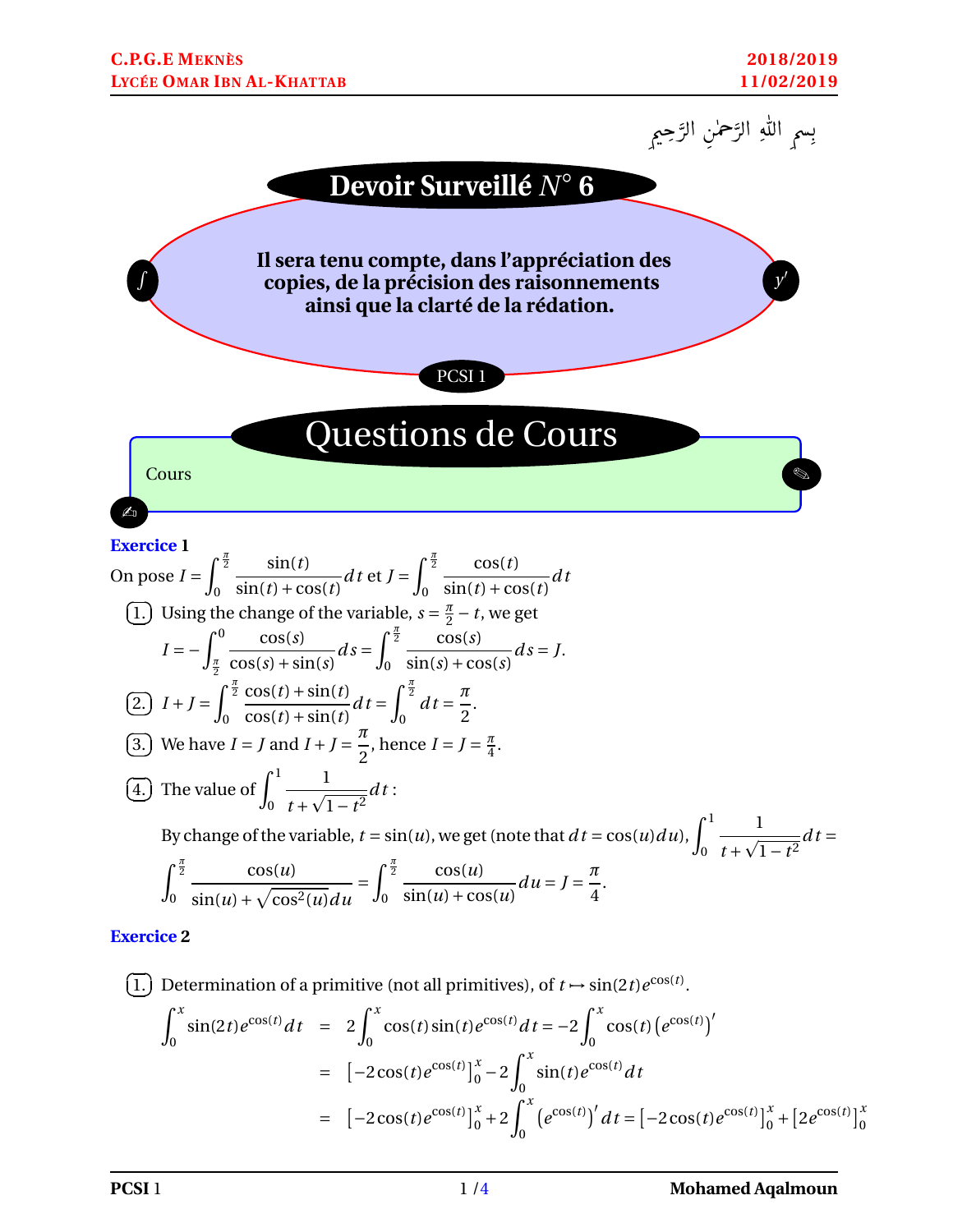It follows that  $x \mapsto -2\cos(x)e^{\cos(x)} + 2e^{\cos(x)} + 2e - 2$  is a primitive a primitive of  $x \mapsto$  $\sin(2x)e^{\cos(x)}$ . In particular  $x \mapsto -2\cos(x)e^{\cos(x)} + 2e^{\cos(x)}$  is also a primitive.

 $\overline{G}$ ✝ 2.) Résoudre l'équation différentielle suivante :  $(E)$   $y' - sin(t)y = sin(2t)$  : Resolution of the homogeneous equation  $(E_0)$ :  $y'$  –  $\sin(t)y = 0$ : The function  $t \mapsto \cos(t)$  is a primitive of −sin. Hence any solution  $\gamma_H$  of  $(E_0)$  has the form

$$
y_H: t \mapsto \lambda e^{-\cos(t)} \ , \ \lambda \in \mathbb{R}
$$

Research of a particular solution (by variation of the constant) of the form  $t \mapsto \lambda(t)e^{-\cos(t)}$ . We replace in the equation (*E*), and we get  $\lambda'(t)e^{-\cos(t)} = \sin(2t)$ , so  $\lambda'(t) = \sin(2t)e^{\cos(t)}$ . hence the function  $\lambda$  is a primitive of  $t \mapsto \sin(2t) e^{\cos(t)}$ . By the previous question it is enough to take  $\lambda(t) = -2\cos(t)e^{\cos(t)} + 2e^{\cos(t)}$ . Thus  $t \mapsto (-2\cos(t)e^{\cos(t)} + 2e^{\cos(t)}]e^{-\cos(t)} =$ −2cos(*t*)+2 is a particular solution of (*E*). It follows that the solution of *E* has the form

$$
t \mapsto \lambda e^{-\cos(t)} - 2\cos(t) + 2 \ , \ \lambda \in \mathbb{R}.
$$

## **Exercice 3**

Résoudre l'équation différentielle suivante :  $(E)$  *y*" – 2*y'* + *y* =  $e^t$ . The characteristic equation is :  $(\star)$  *x*<sup>2</sup> − 2*x* + 1 = 0 ( $\delta$  = 0 and *r* = 1).

The general solution of the homogeneous equation has the form  $y_H$  :  $t \mapsto (\alpha t + \beta)e^t$  ,  $\alpha, \beta \in$ R.

Since 1 is a solution of ( $\star$ ), and  $\Delta = 0$ , (*E*) has a particular solution of the form  $t \mapsto at^2 e^t$ , after some calculus we get  $a = \frac{1}{2}$  $\frac{1}{2}$ . Thus the solutions of (*E*) are of the form  $t \mapsto (\alpha t + \beta)e^{t} +$ 1  $\frac{1}{2}t^2e^t$ ,  $\alpha, \beta \in \mathbb{R}$ .

## **PROBLÈME Formule de Taylor-Lagrange**

Dans tout le problème, *a*,*b* désigne deux reels tels que *a* < *b*.

## **Première partie : Formule de la moyenne**

Dans cette partie,  $f, g : [a, b] \rightarrow \mathbb{R}$  sont deux fonctions continues sur  $[a, b]$ , avec *g* **positive sur** [*a*,*b*].

 $\overline{G}$ ✝ 1.) Since *g* is continuous, positive and  $\int_a^b$  $g(t)dt = 0$ , we get  $g = 0$ , hence  $\int^{b}$ *a*  $f(t)g(t)dt =$ 0.

On suppose dans la suite de cette partie que  $\int^b$ *a*  $g(t)dt \neq 0.$ 

- $\overline{a}$ ✝ 2.)  $f$  is a continuous function on  $[a, b]$ , hence it is bounded and attains its bounds.
- $\overline{a}$ ✝ 3.) Using the fact that *g* is positive, we get  $f(\alpha)g(t) \le f(t)g(t) \le f(\beta)g(t)$ , and by integration we obtain,  $f(\alpha) \int^b$ *a*  $g(t)dt \leq \int_0^b$ *a*  $f(t)g(t)dt \leq f(\beta)\int^{b}$ *a g* (*t*)*d t*.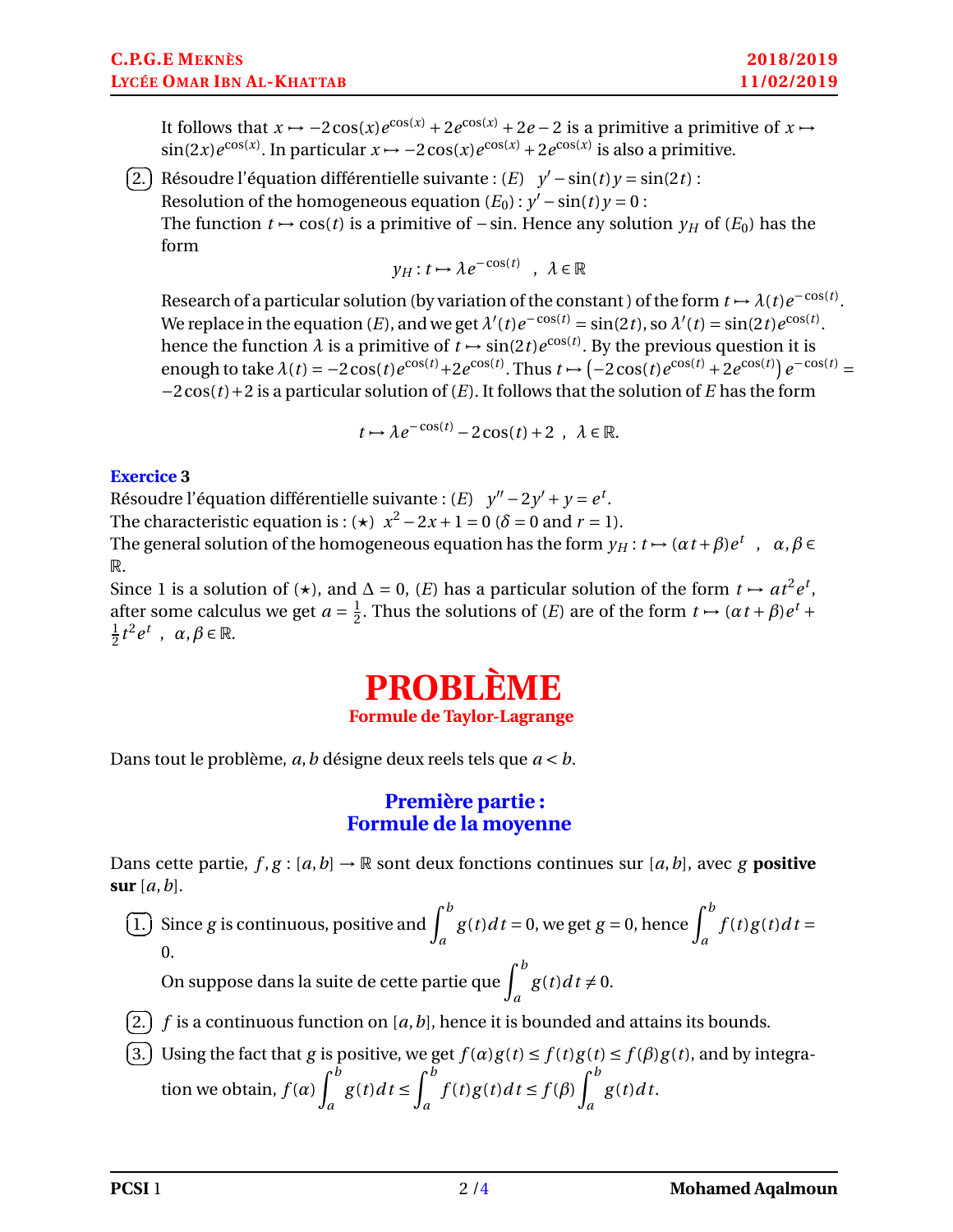$\overline{a}$ ✝  $\overline{4.}$  Note that  $\int_a^b$  $g(t)dt > 0$ . The previous inequality give  $f(\alpha) \le$  $\int_a^b f(t)g(t)dt$  $\int_a^b g(t) dt$  $\leq f(\beta)$ . Since *f* is continuous, by the Main Value Theorem (TVI), there exists  $c \in [a, b]$  such that  $f(c) =$  $\int_a^b f(t)g(t)dt$  $\int_a^b g(t) dt$ *a* , that is  $\int^b$ *a*  $f(t)g(t)dt = f(c)\int^{b}$ *a g* (*t*)*d t*.

 $\epsilon$ ✝ 5.) This is a particular case of the previous result, where  $g = 1$ .

## **Deuxième partie : Formule de Taylor**

Dans cette partie,  $f$  :  $[a, b] \rightarrow \mathbb{R}$  est une fonction de classe  $\mathscr{C}^{\infty}$  sur  $[a, b]$ .  $\epsilon$ ✝ 6.) We have  $\int_a^x$  $f'(t)dt = f(x) - f(a)$ , hence  $f(x) = f(a) + \int^x f(a)dx$ *a*  $f'(t)dt$ .  $\overline{c}$ ✝ 7.) By integration by parts, we have  $\int_0^x f'(t)dt = -\int_0^x (x-t)'f'(t)dt = -[(x-t)f'(t)]_a^x + \int_0^x (x-t)f''(t)dt = (x-a)f'(a) +$ *a a a*

$$
\int_{a}^{a} (x-t)f''(t)dt
$$
, hence  $f(x) = f(a) + f'(a)(x-a) + \int_{a}^{a} (x-t)f''(t)dt$ 

 $\epsilon$ ✝ 8. By induction on *n*. Note that the formula is true for  $n = 1$  (By the question 6.). Now, assume that  $f(x) = \sum_{n=1}^{n-1}$ *k*=0  $f^{(k)}(a)$ *k*!  $(x-a)^k + \int^x$ *a*  $(x - t)^{n-1}$  $\frac{x - i}{(n-1)!} f^{(n)}(t) dt$ . Looking the last term, we have

$$
\int_{a}^{x} \frac{(x-t)^{n-1}}{(n-1)!} f^{(n)}(t) dt = -\int_{a}^{x} \left(\frac{(x-t)^{n}}{n!}\right)' f^{(n)}(t) dt
$$
  

$$
= -\left[\frac{(x-t)^{n}}{n!} f^{(n)}\right] + \int_{a}^{x} \frac{(x-t)^{n}}{n!} f^{(n+1)}(t) dt
$$
  

$$
= \frac{(x-a)^{n}}{n!} f^{(n)}(a) + \int_{a}^{x} \frac{(x-t)^{n}}{n!} f^{(n+1)}(t) dt
$$

Hence

$$
f(x) = \sum_{k=0}^{n-1} \frac{f^{(k)}(a)}{k!} (x-a)^k + \int_a^x \frac{(x-t)^{n-1}}{(n-1)!} f^{(n)}(t) dt
$$
  
\n
$$
= \sum_{k=0}^{n-1} \frac{f^{(k)}(a)}{k!} (x-a)^k + \frac{(x-a)^n}{n!} f^{(n)}(a) + \int_a^x \frac{(x-t)^n}{n!} f^{(n+1)}(t) dt
$$
  
\n
$$
= \sum_{k=0}^n \frac{f^{(k)}(a)}{k!} (x-a)^k + \int_a^x \frac{(x-t)^n}{n!} f^{(n+1)}(t) dt
$$

 $\epsilon$ ✝ 9.) For  $t \in [a, x]$ , denote  $g(t) =$  $(x - t)^{n-1}$  $\frac{(n-1)!}{(n-1)!}$ . The two functions *g* and  $f^{(n)}$  are continuous on [*a*,*x*] and *g* positive. By the first part (question 4), there exists  $c_x \in [a, x]$  such that  $\int_0^x$ *a*  $g(t)f^{(n)}(t)dt = f^{(n)}(c_x)$  $\int_0^x$ *a*  $g(t)dt =$  $(x-a)^n$ *n*!  $f^{(n)}(c_{\textit{\textbf{x}}}).$  That is  $f(x) = \sum_{n=1}^{n-1}$  $\overline{k=0}$  $f^{(k)}(a)$ *k*!  $(x-a)^k + \frac{(x-a)^n}{n}$ *n*!  $f^{(n)}(c_x)$